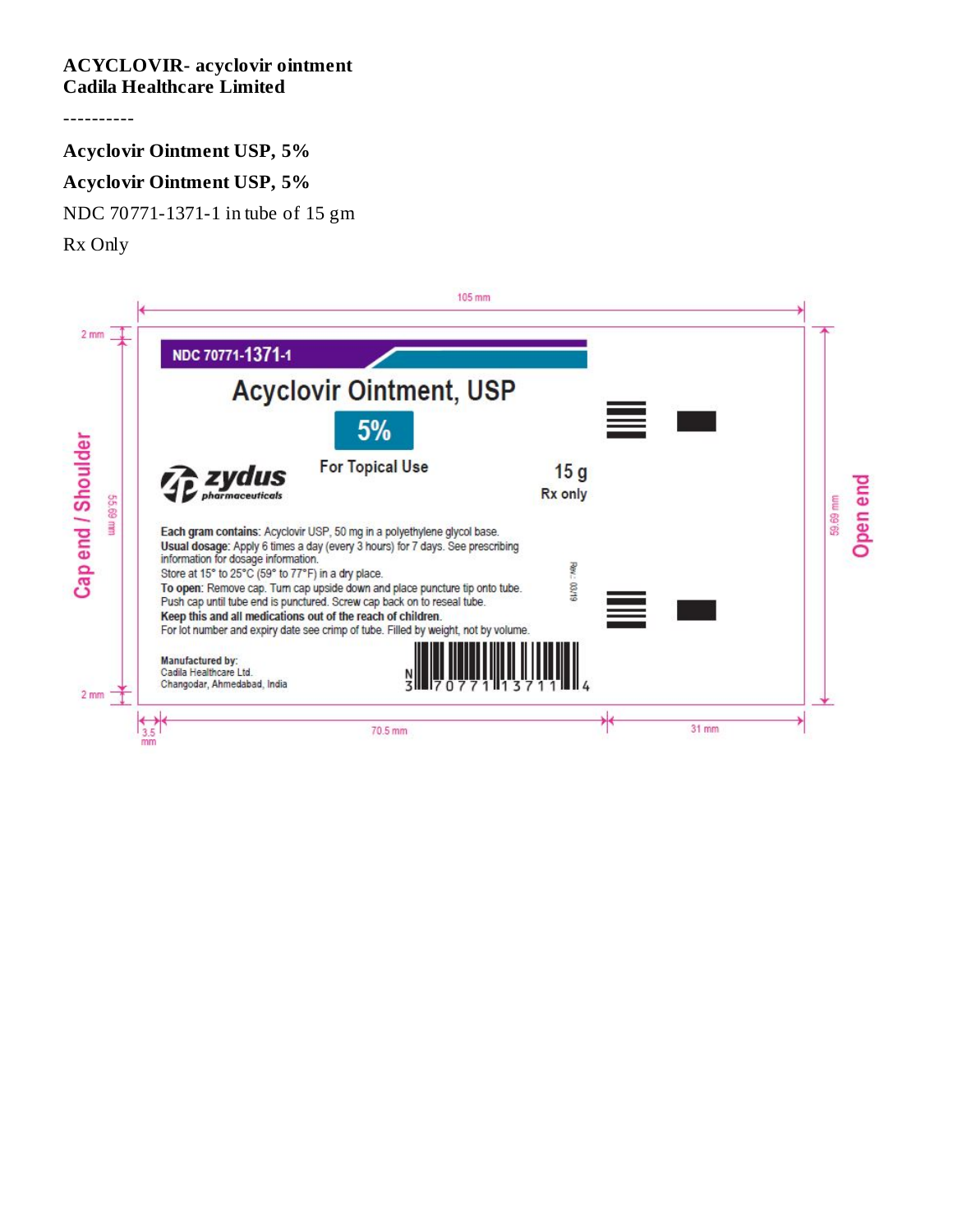

| <b>ACYCLOVIR</b>                                    |                                    |                                                            |                                      |                             |                     |                           |  |  |
|-----------------------------------------------------|------------------------------------|------------------------------------------------------------|--------------------------------------|-----------------------------|---------------------|---------------------------|--|--|
| acyclovir ointment                                  |                                    |                                                            |                                      |                             |                     |                           |  |  |
|                                                     |                                    |                                                            |                                      |                             |                     |                           |  |  |
| <b>Product Information</b>                          |                                    |                                                            |                                      |                             |                     |                           |  |  |
| Product Type                                        |                                    | HUMAN PRESCRIPTION DRUG                                    |                                      | Item Code (Source)          |                     | NDC:70771-1371            |  |  |
| <b>Route of Administration</b>                      |                                    | <b>TOPICAL</b>                                             |                                      |                             |                     |                           |  |  |
|                                                     |                                    |                                                            |                                      |                             |                     |                           |  |  |
|                                                     |                                    |                                                            |                                      |                             |                     |                           |  |  |
| <b>Active Ingredient/Active Moiety</b>              |                                    |                                                            |                                      |                             |                     |                           |  |  |
|                                                     | <b>Ingredient Name</b>             |                                                            | <b>Basis of Strength</b><br>Strength |                             |                     |                           |  |  |
|                                                     |                                    | ACYCLOVIR (UNII: X4HES1O11F) (ACYCLOVIR - UNII:X4HES1O11F) | <b>ACYCLOVIR</b>                     |                             |                     | 50 mg in 1g               |  |  |
|                                                     |                                    |                                                            |                                      |                             |                     |                           |  |  |
| <b>Inactive Ingredients</b>                         |                                    |                                                            |                                      |                             |                     |                           |  |  |
|                                                     | <b>Ingredient Name</b><br>Strength |                                                            |                                      |                             |                     |                           |  |  |
| POLYETHYLENE GLYCOL, UNSPECIFIED (UNII: 3WJQ0SDW1A) |                                    |                                                            |                                      |                             |                     |                           |  |  |
|                                                     |                                    |                                                            |                                      |                             |                     |                           |  |  |
|                                                     |                                    |                                                            |                                      |                             |                     |                           |  |  |
| <b>Product Characteristics</b>                      |                                    |                                                            |                                      |                             |                     |                           |  |  |
| WHITE (OPAQUE WHITE TO OFF-WHITE)<br>Color          |                                    |                                                            |                                      | <b>Score</b>                |                     |                           |  |  |
| <b>Shape</b><br><b>Size</b>                         |                                    |                                                            |                                      |                             |                     |                           |  |  |
| Flavor                                              |                                    |                                                            |                                      |                             | <b>Imprint Code</b> |                           |  |  |
| <b>Contains</b>                                     |                                    |                                                            |                                      |                             |                     |                           |  |  |
|                                                     |                                    |                                                            |                                      |                             |                     |                           |  |  |
| Packaging                                           |                                    |                                                            |                                      |                             |                     |                           |  |  |
| $\#$<br><b>Item Code</b>                            |                                    | <b>Package Description</b>                                 |                                      | <b>Marketing Start Date</b> |                     | <b>Marketing End Date</b> |  |  |
|                                                     |                                    |                                                            |                                      |                             |                     |                           |  |  |